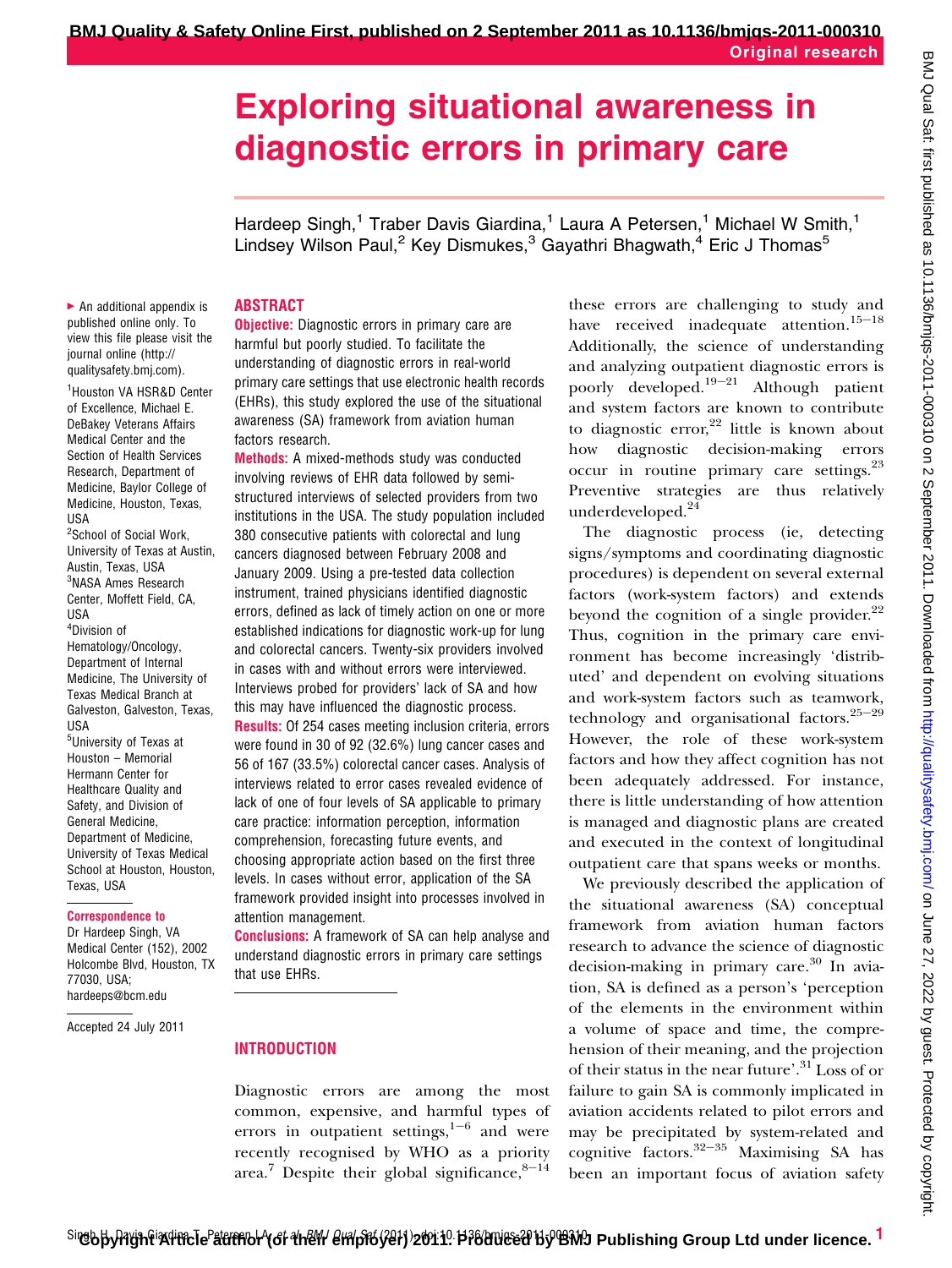# Original research

research.<sup>36</sup> An application of four levels of SA to the primary care diagnostic process (figure  $1)^{30}$  illustrates the potential of this framework to improve understanding of diagnostic errors. The four levels include information perception, information comprehension, forecasting future events, and choosing appropriate action (resolution) based on the first three levels. SA has also been defined as a 'non-technical skill' in anaesthesia.37 38 In this context, SA components include detection and interpretation of situational clues from multiple, dynamically changing sources (including from patients, other members of the care teams, and from displays and equipment); thinking about what might happen in the future and adapting to evolving situations; and keeping track of and utilising special elements of knowledge.<sup>37</sup> Thus, the unit of analysis is not only the provider but the interaction of the provider within the environment.<sup>38</sup>

Missed and delayed cancer diagnosis is a leading type of diagnostic error.<sup>2 4 39</sup> In previous work, we found that substantial delays in cancer diagnosis often resulted from failure to take appropriate action on obvious alarm features in clinical presentation (including diagnostic information documented in the electronic health record  $(EHR)$ ,<sup>40-42</sup> a scenario that strongly suggests lack of  $SA<sup>40</sup>$ <sup>41</sup> In the present study, we defined diagnostic errors as missed opportunities to make a timely diagnosis and explored the relationship between the lack of SA and diagnostic errors in two common cancers (colorectal and lung). Our aim was to evaluate whether the SA framework can be used to analyze outpatient diagnostic errors using a 'distributed cognition'<sup>25–27</sup> approach that

included provider-work system interaction, including interaction with the EHR.

# **METHODS**

We used a mixed-method approach to explore application of the SA framework to the understanding of diagnostic errors. We first identified cases of diagnostic errors through record reviews using previously developed data collection methods. $40<sup>41</sup>$  Because decisionmaking processes are not always documented clearly, record reviews were followed by qualitative semi-structured interviews to better understand providers' thoughts and actions in selected cases.

## **Setting**

Sites included two large integrated health systems in the USA, each with almost 2 million outpatient visits annually. Both sites used EHRs. Primary care was delivered by about 175 staff (both academic and non-academic) primary care providers (PCPs) and residents. Local institutional review boards approved the study.

## Inclusion/exclusion criteria

Using tumour registry data, we identified new cases of primary colorectal cancer (CRC) and lung cancer diagnosed at the study sites between February 2008 and January  $2009$  (N= $380$ ). We excluded cancer recurrences, cases diagnosed at other institutions, and cases diagnosed in the inpatient setting with no previous primary care contact (eg, when the patient's first presentation to the emergency room led to hospitalisation).



Figure 1 An adaptation of Endsley's model of situational awareness to medical diagnosis. Note: Information from lower levels feeds forward to higher levels, and information from higher levels feeds back to lower levels.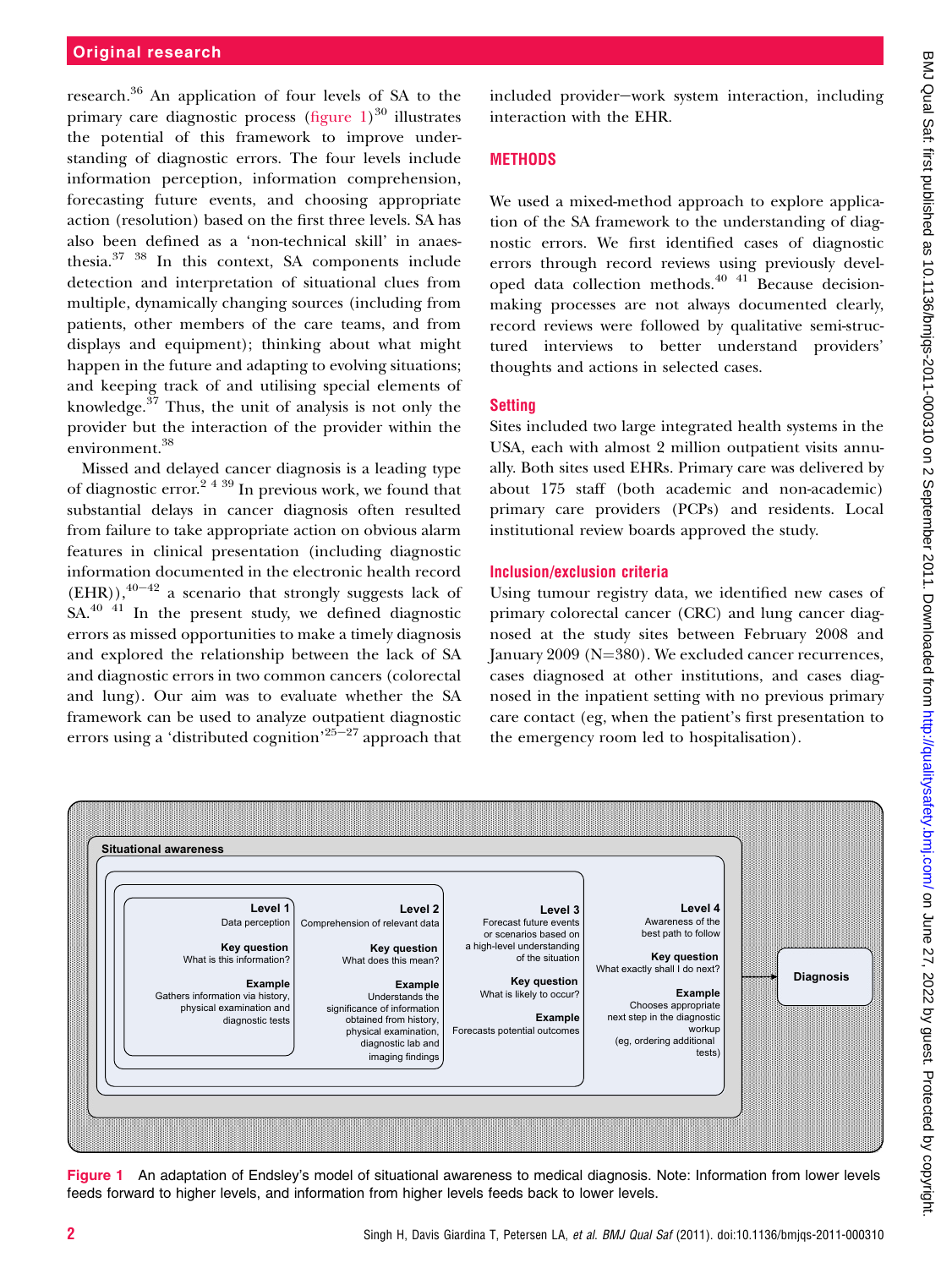# Data collection

# Chart reviews to identify errors

In the absence of formal definitions for missed and delayed cancer diagnosis, we defined diagnostic error as lack of timely action on one or more established indications for diagnostic work-up in CRC and lung cancer (table 1). $^{40}$  41 For example, failure to initiate colonoscopy despite documented presence of iron deficiency anaemia was considered an error. 'Timeliness' was defined based on expert opinion and selected literature.<sup>41</sup> <sup>43</sup> <sup>44</sup> Justified decisions to not pursue further diagnostic work-up after recognition of alarm symptoms (eg, for patients with reduced life expectancy) were not considered errors.

A trained physician used a pre-tested data collection instrument to identify diagnostic errors through detailed review of the EHR. $^{40}$  <sup>41</sup> We did not collect information on patient harm to reduce hindsight bias.<sup>45</sup> After chart review, two physician experts discussed all identified cases of diagnostic error to confirm the presence or

absence of error. Cases unanimously judged to contain errors were considered for interviews. We also interviewed selected PCPs in the non-error group to assess their SA.

## **Interviews**

A social scientist conducted semi-structured, open-ended interviews of PCPs between June 2008 and June 2009. To facilitate recall, we excluded PCPs involved in errors  $>1$  year prior to diagnosis. We selected cases in which PCPs were closely involved and excluded those in which PCPs were residents. We invited PCPs to participate in an interview about the diagnostic process concerning specific patients of theirs who had recently been diagnosed with cancer. The identity of the patient was not specified at the invitation, and we refrained from discussing the purposes of the study in terms of 'errors'. To increase the likelihood of finding new meaningful information across individuals and diagnostic scenarios, we used maximum variation sampling<sup>46</sup> to select cases

| Table 1 Established indications for cancer-related diagnostic work-up and defined time periods |                                              |                                                                                                                                  |                                                      |  |
|------------------------------------------------------------------------------------------------|----------------------------------------------|----------------------------------------------------------------------------------------------------------------------------------|------------------------------------------------------|--|
| <b>Colorectal cancer</b>                                                                       | Time to initiate<br>diagnostic<br>evaluation | Lung cancer                                                                                                                      | <b>Time to initiate</b><br>diagnostic<br>evaluation* |  |
| Confirmed iron deficiency<br>anaemia                                                           | 7 days                                       | Blood in sputum/haemoptysis                                                                                                      | 7 days                                               |  |
| Screen positive for faecal<br>occult blood test                                                | 7 days                                       | Hoarseness that lasts more than<br>2 weeks                                                                                       | 7 days                                               |  |
| Screen positive for barium<br>enema                                                            | 7 days                                       | Recurrent bronchitis or pneumonia                                                                                                | 7 days                                               |  |
| Abnormal imaging suspicious<br>for colorectal cancer                                           | 7 days                                       | Abnormal chest x-ray                                                                                                             | 7 days                                               |  |
| Haematochezia in the absence<br>of negative colonoscopy within<br>previous 1 year              | 7 days                                       | Abnormal chest CT scan                                                                                                           | 7 days                                               |  |
| Suspected rectal or abdominal<br>mass on physical exam                                         | 7 days                                       | Abnormal abdomen CT scan                                                                                                         | 7 days                                               |  |
| Change in bowel habit                                                                          | 60 days                                      | Serial abnormal imaging                                                                                                          | 7 days                                               |  |
| Due for endoscopic surveillance<br>based on previous test                                      | 90 days                                      | Abnormal sputum examination/sputum<br>cytology                                                                                   | 7 days                                               |  |
| Obstruction                                                                                    | 7 days                                       | <b>Unexplained effusion</b>                                                                                                      | 7 days                                               |  |
| Microcytic anaemia                                                                             | 30 days                                      | Clubbing                                                                                                                         | 7 days                                               |  |
|                                                                                                |                                              | New onset Cushing's symptoms/syndrome                                                                                            | 7 days                                               |  |
|                                                                                                |                                              | New onset of hypercalcaemia symptoms/<br>syndrome                                                                                | 7 days                                               |  |
|                                                                                                |                                              | New onset of syndrome of inappropriate<br>antidiuretic hormone secretion                                                         | 7 days                                               |  |
|                                                                                                |                                              | Superior vena cava obstruction                                                                                                   | 7 days                                               |  |
|                                                                                                |                                              | Worsening persistent cough/bronchitis OR<br>new description of chronic cough lasting<br>$>8$ weeks                               | 7 days                                               |  |
|                                                                                                |                                              | Provider acknowledged unexplained weight<br>loss or other unexplained weight loss >10 lbs<br>in addition to respiratory symptoms | 7 days                                               |  |

\*We also tested a more lenient criteria of 14 days for appropriate diagnostic evaluation (rather than 7 days), but it did not substantially reduce the number of missed opportunities.<sup>41</sup>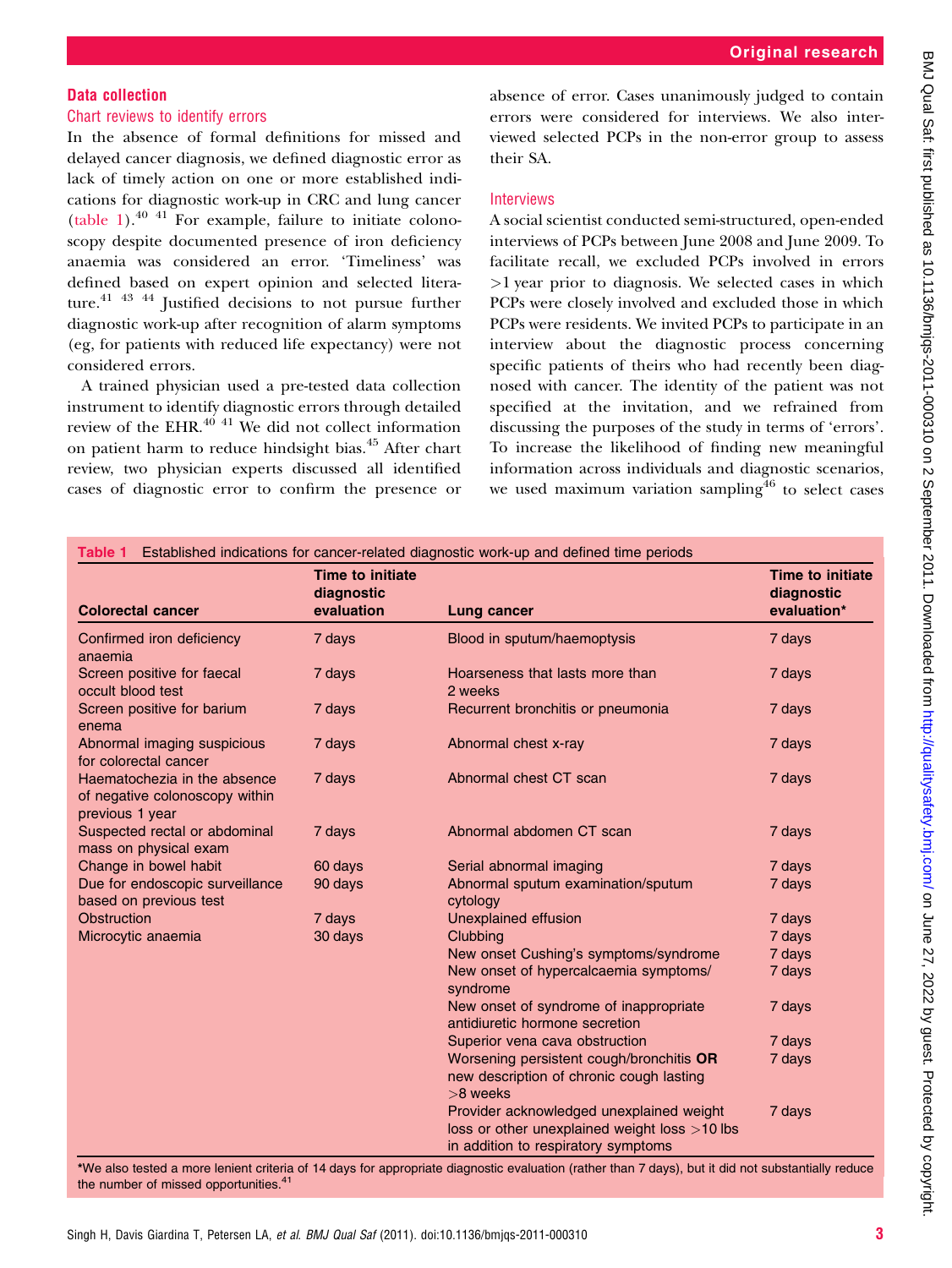with different types of established indications. Selection decisions were made by team consensus. Potential participants were recruited through an email invitation, followed by a reminder email and phone call. PCPs were offered a \$50 gift certificate as an incentive to participate.

The interview guide focused on discussing details of the case (see box 1). PCPs had the EHR available to them to prompt their memories during interviews. The interviewer asked providers to give an account of patient care from initial presentation to the time of diagnosis. Providers were prompted to give details about their diagnostic decision-making, such as their perception of clinical clues and reasons for particular actions. Interviews were conducted in the PCPs' offices and lasted between 15 and 60 min. Content was audio-recorded and later transcribed and de-identified.

# Analysis

We analysed data using a framework-analysis approach, <sup>47</sup> a qualitative research method that allows for the inclusion of existing concepts as well as emergent themes.<sup>48</sup> Based on previous work,  $30\,40\,41$  we anticipated that chart review and interview data would suggest failure to act on established indications for work-up in diagnostic error cases.

Framework analysis consists of five stages: familiarisation, thematic analysis (thematic framework), indexing (coding), charting, and mapping and inter-

#### **Box 1** Sample interview protocol questions

#### 1. Patient history/presentation

I'd like to specifically focus on the patient presentation. S/he was diagnosed with cancer on date XX/XX/XX. Take me through the process that led to his diagnosis.

- **Probe examples**
- **Can you talk about some of the reasons the patient came** in?
- **Nas there anything specific that caught your attention?**
- **Talk about your plan of action.**

#### 2. Specific events

On this date XX/XX/XX, \_\_\_\_\_\_\_ happened. Can you take me through that event?

- **Probe examples**
- **No. 2015** What is the general procedure?
- **Now What do you usually do?**
- $\blacksquare$  Talk about the factors led to (or could lead to) the delay?
- After going through the case, is there anything you think could have prevented the delay (example from case)?

#### 3. General questions

In general, can you talk about factors that you think might affect clinical decision making? (Example: factors that help/ facilitate or impede/delay the process.)

pretation. First, the qualitative team (four study investigators) familiarised themselves with all data by reading, rereading, and summarising each case. Multiple readings allowed investigators to gain an overall impression of the interviews and chart reviews and to begin creating a thematic framework incorporating both emergent and a priori themes. From this framework the qualitative team created a coding scheme to summarise recurrent observations and themes in the data. Two investigators independently applied the coding scheme to all interview transcripts using the software package Atlas.ti 5.0.<sup>49</sup> Coders subsequently met to reach consensus about discrepant coding decisions.

The research team reviewed the EHR and interview transcript for each case and collaboratively determined whether there was evidence for lack of SA. If so, the team defined the lowest level at which this occurred (higher levels depend on the success of the lower levels, consistent with the SA literature).<sup>50</sup> For example, lack of SA at level 1 occurred when there was failure of perception of some information by the provider (see online appendix). Finally, the coded data and levels of SA were analyzed across cases and by themes to explore emergent patterns. All conclusions were drawn from multiple team meetings and group consensus.

# RESULTS

# Sample size

Across both sites, 254 cancer cases met inclusion criteria. On chart review, 30 of 92 lung cancer cases (32.6%) and 56 of 167 CRC cases (33.5%) met criteria for error. Table 2 shows the distribution of types of cancers and respective indications for work-up. Of 55 PCPs invited to interview, 26 agreed to participate, 10 declined (most often due to lack of time), five left the institution before contact, and 14 did not respond to multiple interview requests. Providers had been in practice for a median of  $12$  (range  $2-44$ ) years. The final sample consisted of 31 cases (17 cases containing 18 errors and 14 with no errors) discussed with 26 PCPs (three PCPs discussed two cases, and one PCP discussed three cases). There was no statistical difference in median years in practice between providers in error versus no-error groups.

# SA and error

In cases of diagnostic error, the model was useful to understand how SA was lacking in certain aspects of the dynamic provider-work system interaction.

# Perception: level 1 SA  $(n=5)$

All cases associated with delayed response or lack of response to predefined established indications were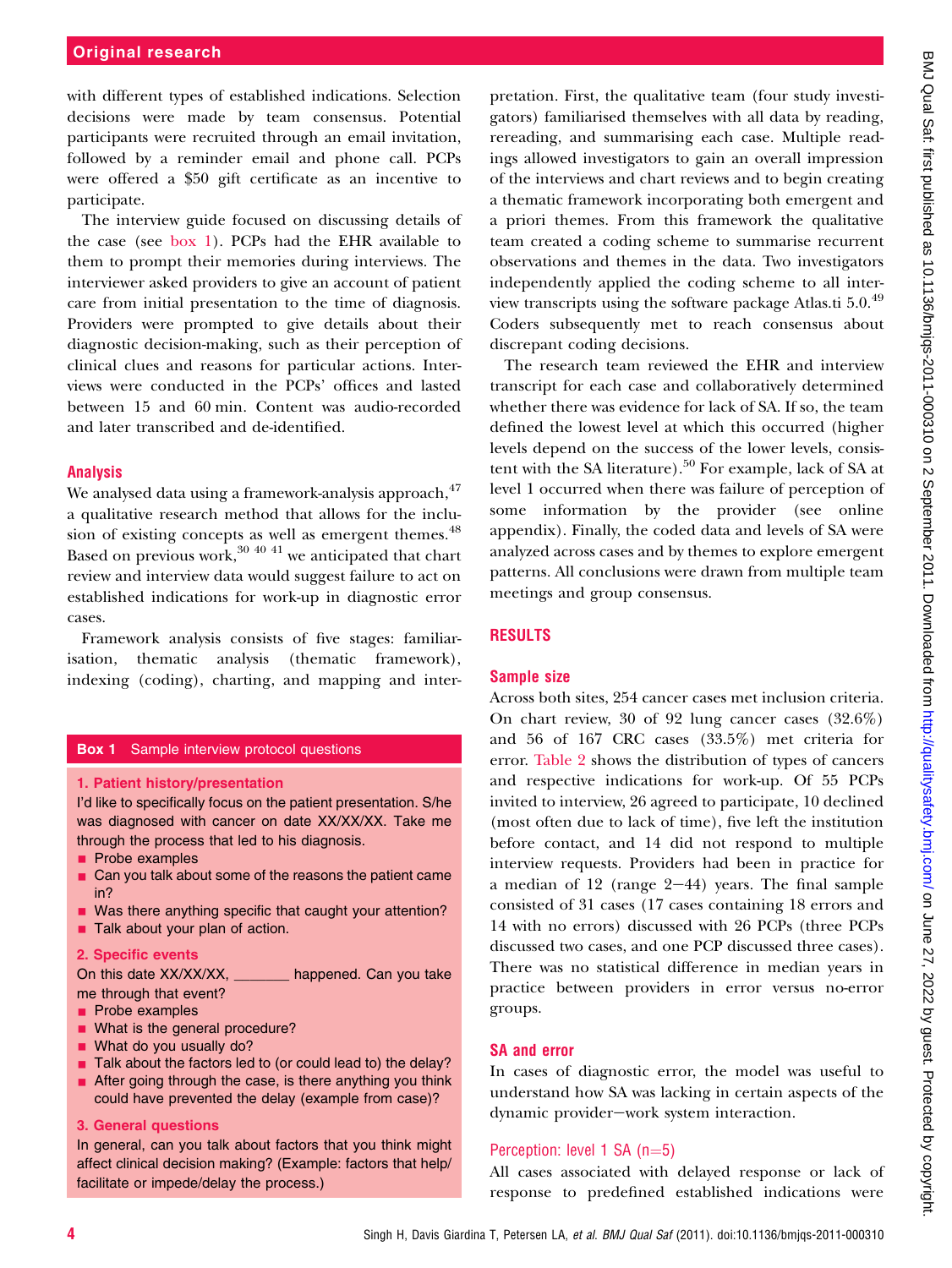Table 2 Types of established indications in cases of diagnostic error\*

| <b>Established indication</b>              | <b>Total</b>   |
|--------------------------------------------|----------------|
| Colorectal cancer $(n=56)$                 |                |
| Faecal occult blood test positive          | 33             |
| Bright red blood per rectum                | 21             |
| Microcytic anaemia                         | 15             |
| Iron deficiency anaemia                    | 10             |
| Change in bowel habit                      | 8              |
| Abnormal barium enema                      | $\mathcal{P}$  |
| Abnormal imaging other than barium enema   | 2              |
| Lung cancer $(n=30)$                       |                |
| Abnormal chest x-ray                       | 18             |
| Abnormal chest CT scan                     | 8              |
| Chronic cough                              | 3              |
| <b>Haemoptysis</b>                         | 2              |
| Weight loss $>10$ lbs                      | $\overline{2}$ |
| *Same cases have more than one missed clue |                |

iome cases have more than one missed

categorised as lack of level 1 SA. The EHR notification system, the primary means by which providers received abnormal test results, featured prominently in these cases. For instance, a provider who did not order colonoscopy until 6 months after an abnormal Hemoccult discussed how he might have missed the test result:

It may have been an error, I got it [test result alert] but I just wasn't able to remember to put the colonoscopy in ... But it would have not missed my eye when he [the patient] came the next time that's why I gave it [colonoscopy referral]. There is no defense other than between then and now he didn't see me ... It could have come on a day when I was off and it was somebody doing an alert for me. I really cannot tell.(Provider 2)

Certain providers did not perceive alarm features recorded in the EHR. For instance, one provider acknowledged the importance of a patient's documented weight loss over several months but failed to see this clue until the patient brought it to his attention:

They [x-rays] were all normal. That was up to March, until March and then July he came in and said 'ok I am losing weight.' Ok so CAT Scan on you because... it's a little bit worrisome now. (Provider 13)

#### Comprehension: level  $2$  SA (n=4)

Cases judged as lacking level 2 SA were those in which comprehension of the current situation was affected; they led to delayed action, inaction, or inappropriate action. In one such case a provider recognised rectal bleeding in an older patient but attributed this to haemorrhoids and referred the patient to a proctologist without performing additional work-up. In another case with rectal bleeding, another provider did not take any follow-up action because he attributed this to prostate cancer radiation:

Bright-red blood per rectum on occasion but as far as I knew it was due to his radiation. So everything that he had, kind of leaned towards prostate cancer and things you get from prostate cancer and radiation and metastatic to bone and all ... in most patients I take care of who have metastatic prostate cancer all these symptoms are related to that. And not a new cancer. (Provider 6)

#### Forecasting: level  $3$  SA (n=5)

When providers' thinking about what could happen in the near future was affected, we categorised these cases as lacking level 3 SA. Forecasting was thus applied not only in terms of disease progression and outcomes, but also in terms of how the work system<sup>28 29</sup> in which the provider was practicing in might operate. Most of the providers involved took inappropriate actions, rather than delayed or no actions. For instance, one provider, knowing he would be out of the office for a few months, failed to hand over a patient being followed for two previous abnormal x-rays. Instead, he assumed that the patient would return to complete the third x-ray prior to his upcoming leave:

And so what happened was, I went out and there was a discontinuation in care ... when you're talking to patients and you give them follow-up appointments you do expect them to keep them although sometimes they don't for whatever reason ... but in hindsight, I guess with two abnormal, we probably should've just went on and got the CAT scan so that was an error in my judgment... (Provider 3)

#### Choosing appropriate action: level 4 SA  $(n=4)$

Delayed or no response tended to occur when providers lacked a sense of urgency related to the clue. For instance, despite knowledge of microcytic anaemia, a provider did not pursue actions such as ordering iron studies. In other cases, two providers with knowledge of diagnostic clues waited until their patients' return visits to order the subsequent diagnostic work-up:

Well usually I'll want to see the patient back so I can explain to them what the problem is and that may sometimes be a delay ... my preference is to talk to them [in person] because sometimes it may be that they didn't do the diet or you know something like, they're having rectal bleeding and I need to get them in quicker. So I prefer to see them ... (Provider 26)

Lack of level 4 SA also led to inappropriate responses. For example, one provider ordered a CT scan of the abdomen and tumour markers to work up rectal bleeding.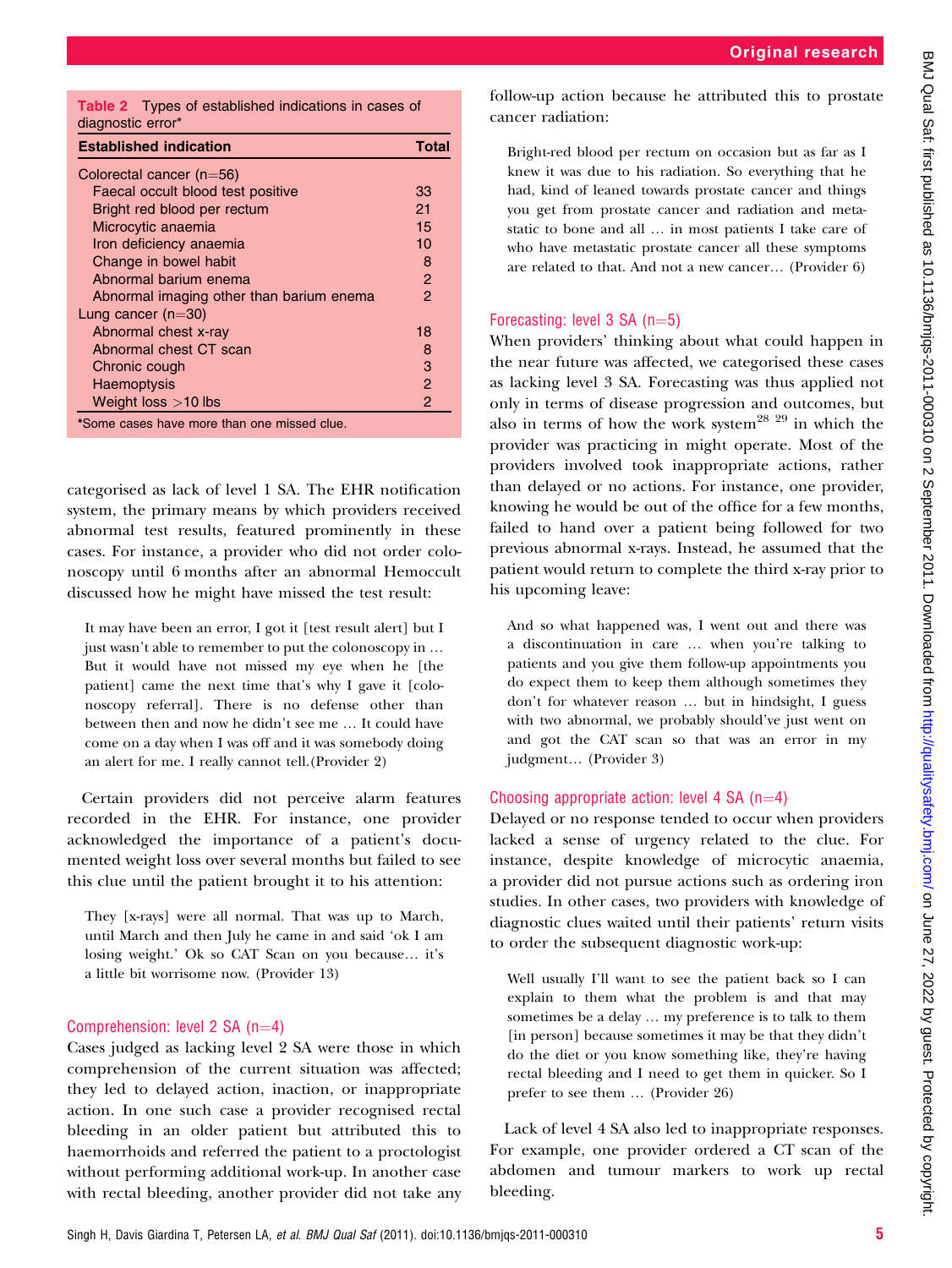## SA in cases without errors  $(n=14)$

We also evaluated application of the SA model in cases without errors. These cases involved patients who were symptomatic as well as those in whom only the cancer screening test was abnormal. In all asymptomatic cases  $(n=5; \text{ all CRC})$ , providers immediately ordered the next appropriate step and notified patients as soon as the screen was found abnormal. For patients with symptoms  $(n=9)$ , we noticed that providers not only perceived and comprehended symptoms as suspicious and took immediate action, but also took additional steps to ensure that patients maintained future follow-up (table  $3$ ), a potential strategy to combat diagnostic error.<sup>51</sup> Thus, the model was applicable and showed the dynamic nature of the interaction of the providers and their environments (including patients) and provided insight into processes involved in attention management.

# **DISCUSSION**

We found that the SA framework can be used to analyse outpatient diagnostic errors in the context of a distributed cognition approach that includes provider-work system interaction, including interaction with the EHR. The SA framework has already proven useful in other complex distributed environments such as aviation and, more recently, in anaesthesia. Because the diagnostic process in the longitudinal, distributed environment of primary care is poorly understood, application of the SA framework might help overcome some of the challenges faced in the application of current diagnostic decisionmaking models. $52-55$ 

Previous work on diagnostic error has emphasised concepts related to medical problem-solving and normative decision-making.<sup>54 56-61</sup> Much of this literature has focused on unusual scenarios (uncommon

diseases or atypical presentations of common diseases) $62$ and clinical problem-solving under experimental conditions.52 53 63 Models of deliberate decision-making processes, though useful, do not fully account for the reality that providers frequently miss more typical diagnostic 'alarm features' in real-world practice environments. Human factors-based frameworks for addressing safety in complex systems accommodate both higherlevel decision-making processes and 'simple' risks such as forgetting or overlooking important information. One finding of this exploratory study was that providers implicitly depend on 'prompts' within the system (of which EHR alerts are but one example) to remember when to perform required actions. This is an example of distributed cognition (information processing distributed within the overall social-technical system rather than being held solely within the mind of the individual provider). When these expected prompts fail to occur for various reasons, the provider may fail to act. Thus, whereas many errors manifest in an apparently straightforward manner (eg, 'dropping the ball' on a missed test result), the circumstances that influence their frequency or consequences may be complex, and potentially modifiable. Application of the SA framework may help in better understanding the nature and circumstances around which errors occur in naturalistic socio-technical environments.29 64

Retrieval of diagnostic information from several distributed sources $65$  will become increasingly challenging as healthcare becomes more integrated through EHRs or health information exchanges.<sup>66 67</sup> Thus, measuring and maximising various components of providers' SA should be an essential consideration to reduce diagnostic errors. Because SA has been studied within teams in aviation, it can also offer useful insights for primary care team interaction.<sup>68</sup> The framework also

| Table 3 Additional steps taken by primary care providers to ensure that patients maintained future follow-up |                                                                                                                                                                                                                                                                                                                         |  |
|--------------------------------------------------------------------------------------------------------------|-------------------------------------------------------------------------------------------------------------------------------------------------------------------------------------------------------------------------------------------------------------------------------------------------------------------------|--|
| <b>Cancer type</b>                                                                                           | <b>Example and quote</b>                                                                                                                                                                                                                                                                                                |  |
|                                                                                                              | Took additional steps to ensure that patients maintained future follow-up.                                                                                                                                                                                                                                              |  |
| Colorectal                                                                                                   | "Ok in March 2008 let me see  I saw a drop in his haemoglobin haematocrit. I did<br>a guaiac, which was positive  And then, at that time, I ordered him a colonoscopy.<br>I called the colonoscopy unit right away and they did the colonoscopy the same<br>[month]" (Provider 8)                                       |  |
|                                                                                                              | Made additional efforts to express their concerns to patients, emphasising the need for further testing in                                                                                                                                                                                                              |  |
| an attempt to ensure follow-up                                                                               |                                                                                                                                                                                                                                                                                                                         |  |
| Lung                                                                                                         | "They didn't want to do anything about it [abnormal chest x-ray]. So I put in a consult for<br>him to Pulmonary again. I spend a lot of time with him that day kind of breaking down<br>their myths." (Provider 9)                                                                                                      |  |
|                                                                                                              | Persistently contacted a patient's family member to express concern for follow-up                                                                                                                                                                                                                                       |  |
| Lung                                                                                                         | "And luckily I did have the daughter's contact number. And left her several messages<br>until I got a hold of her and kind of impressed upon her that his chest x-ray looked really<br>abnormal, he's been a smoker, and he has trouble breathing. I'm concerned there's some<br>kind of tumour going on." (Provider 1) |  |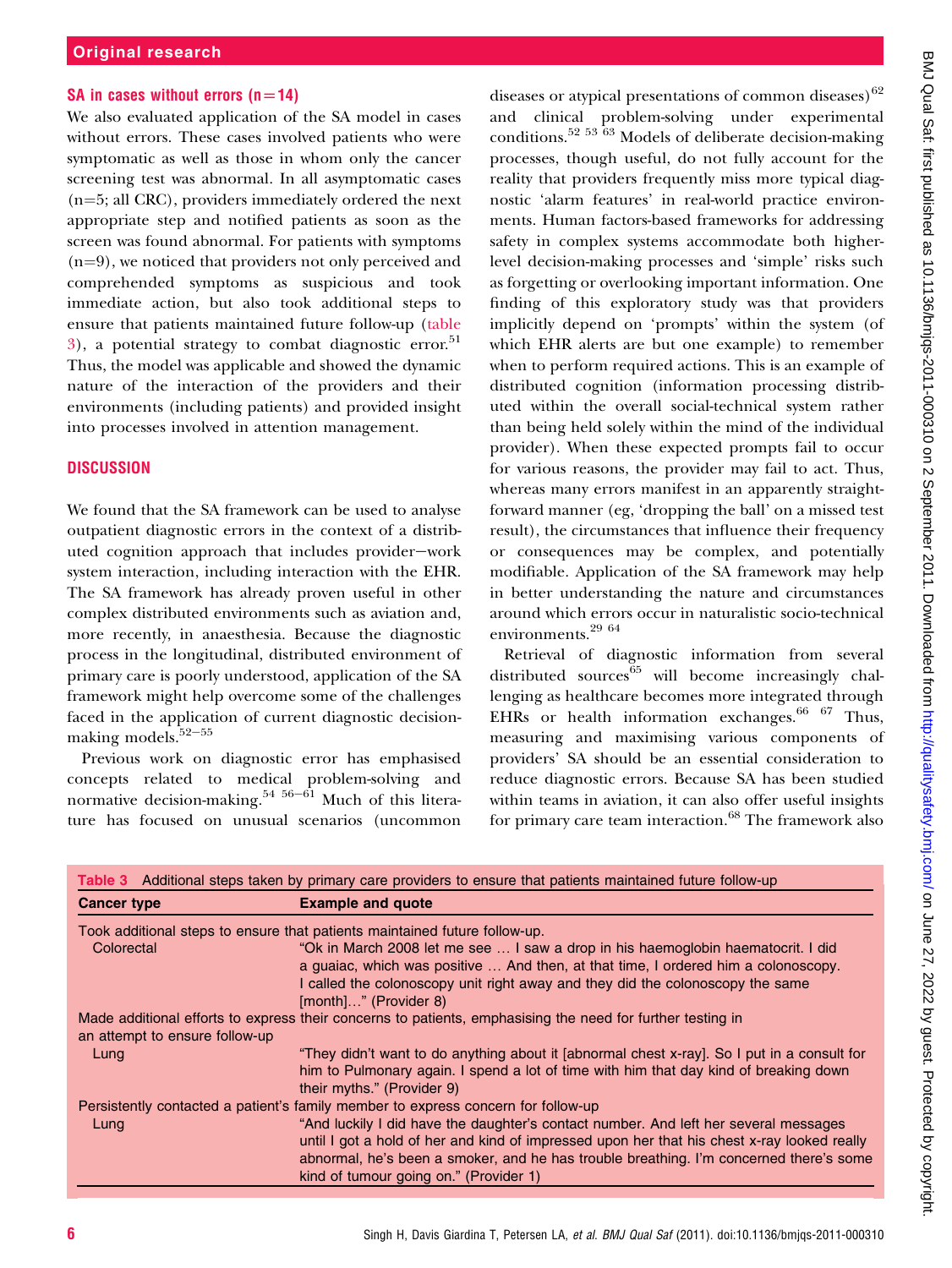encompasses cognitive activities suggested by experimental work involving diagnosis, including 'generating/ triggering a diagnostic hypothesis' or 'formulating a working-diagnosis'.<sup>52</sup> <sup>56</sup> However, by defining these activities as a series of cognitive processes involving errors in real-world practice, the framework lays a foundation for understanding contributory factors that might affect them.

The SA framework has features similar to previous taxonomies of data gathering and interpretation<sup>22</sup> and other diagnostic care processes.<sup>39</sup> Use of the SA framework might also help us understand how both intuitive and more deliberate processing are involved in the context of the provider-work system interaction, tying well to the dual-process model of diagnostic reasoning.<sup>54</sup> For instance, later stages of the SA model reflect the more deliberative processing that must take place for successful diagnosis. Because of the emphasis on distributed cognition and provider-work system interaction, analysis using the SA approach could be complementary to other taxonomies. For instance, it could provide insight by distinguishing among levels of SA failures, an important concept because there may be different strategies to address risks (ie, through training or system redesign) depending on the nature of the failure.

We see two potential advantages of applying the SA framework alone or in combination with other analytical approaches. First, EHRs will house much of the diagnostic data providers will use to make diagnosis in the future and more automation is inevitable, hence this type of human factors perspective is essential to make further advances in the area. Second, SA has been measured in simulated settings in other fields and we envision that innovative mechanisms to measure levels of SA in simulated and live healthcare settings (eg, using standardised patients) $^{69}$  can help advance the understanding of breakdowns in the diagnostic process in realworld settings. The current analytic frameworks do not allow that.

For optimal performance, certain aspects of the sociotechnical work system need to be anticipated. In this context, we found forecasting to be of particular interest in diagnostic error scenarios. For instance, not being able to predict system vulnerabilities in healthcare could increase the risk that patients will 'fall through the cracks'. Anecdotally, we noted that in non-error cases providers mentioned certain proactive strategies to minimise risk of loss of follow-up (eg, personally scheduling colonoscopies by calling gastroenterology, reinforcing need for follow-up to patients and/or family members).<sup>70</sup> Cognitive and behavioural scientists should further explore these concepts.<sup>71</sup> In aviation, high levels of SA might also be associated with 'dynamic scepticism',

an attitude of questioning the validity of previous assumptions by constantly evaluating incoming data.<sup>72</sup> This concept also merits further exploration. For instance, PCPs might become less sensitive to subtle clues because much of what they deal with is management of many routine or chronic conditions. Dynamic scepticism could be taught as a countermeasure providers might take to help anticipate and prevent problems.

Ongoing research in aviation and other industries about improving SA might be useful to design interventions to reduce diagnostic error.<sup>33</sup> <sup>73</sup> For instance, system design could have a powerful influence on how information is presented (for example, automated graphical display of weight if the EHR detects weight loss) to maximise perception. Level 1 SA failures, for instance, could be averted through improved alerting mechanisms, display designs, and task management strategies. Similarly, future research can identify cognitive constructs, mental models, and other EHR-related determinants (such as decision support systems) that facilitate comprehension.<sup>74</sup> Novel training strategies using simulation could be implemented to maximise forecasting, which we found to be of particular concern.69 75 76 Measurement of SA could be incorporated in the design and evaluation of information systems so that provider SA can be maximised to reduce diagnostic error.

Our results have several limitations. First, our results do not show any causal relationship between SA and diagnostic error or diagnostic performance. Failure of SA does not imply a provider error and it is possible that factors unrelated to SA lead to problems in error cases and to successful outcomes in non-error cases. Underlying work-system problems might also be responsible for both loss of SA and errors. At present, we can only posit that loss of SA might be a risk factor of certain diagnostic errors. Second, as SA models have mostly been applied to more volatile situations, such as in aviation and anaesthesia, its applicability to primary care needs to be further validated. Third, we did not use any experimental techniques to measure SA but used consensus to determine lack of SA. Fourth, despite a large sample for chart reviews, the interview sample was small. Though adequate for concept exploration, our sample might not have represented PCPs and diagnostic scenarios optimally and may not be generalisable outside our study settings. Lastly, we could not collect reasons why providers did not choose to participate despite multiple invitations. Despite these limitations, because diagnostic errors occur universally, these concepts and methodologies might be useful to others.<sup>77</sup>

In summary, we found that a human factors-based framework can help analyse and understand outpatient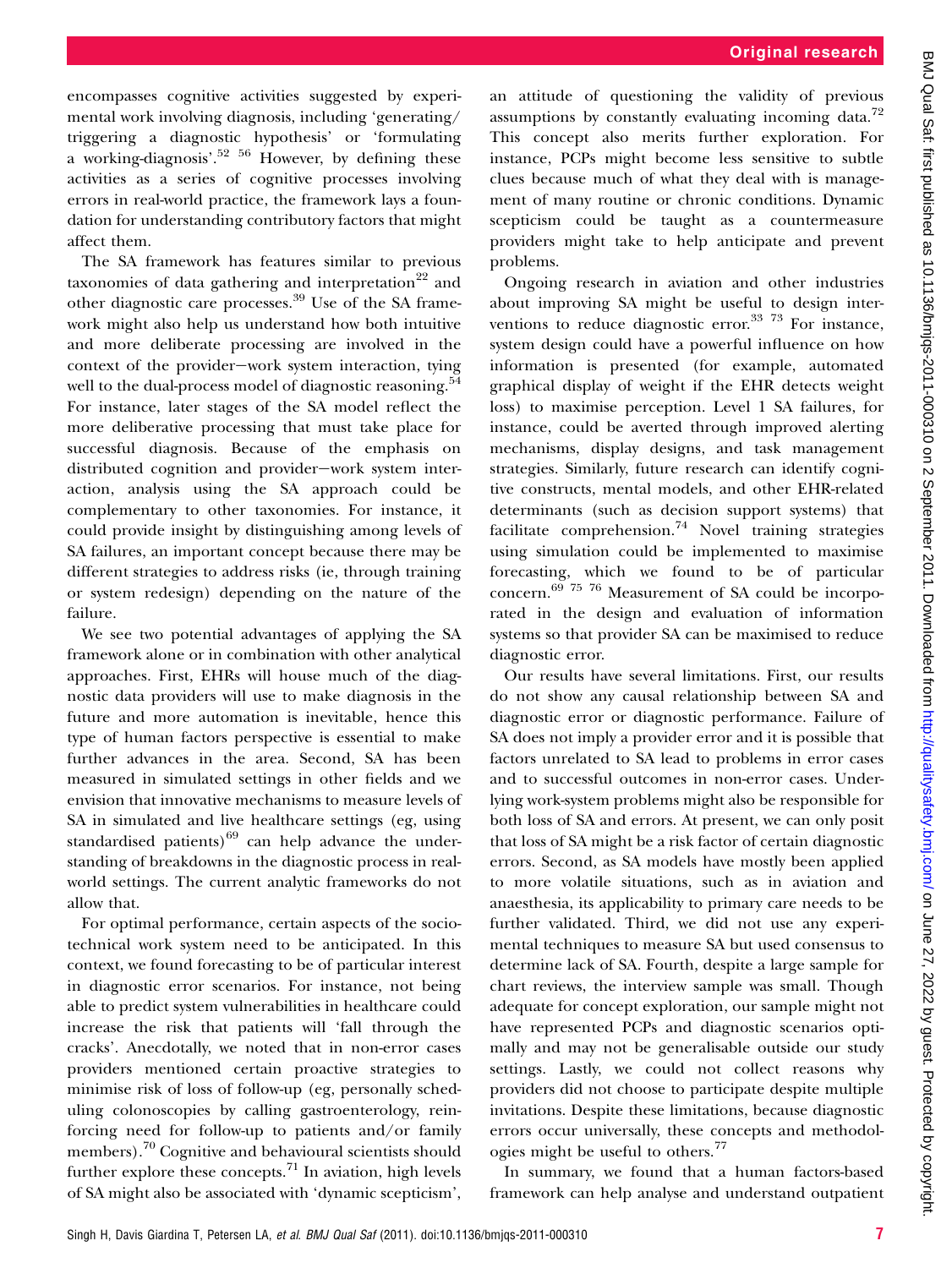# Original research

diagnostic errors using a distributed cognition approach that includes provider-work system interaction, including providers' interaction with the EHR. Future research should explore strategies to measure and improve SA through multidisciplinary interventions.

Funding This study was supported by an NIH K23 career development award (K23CA125585) to Dr Singh, and in part by the Houston VA HSR&D Center of Excellence (HFP90-020). These sources had no role in the design and conduct of the study; collection, management, analysis, and interpretation of the data; and preparation, review, or approval of the manuscript.

#### Competing interests None.

Ethics approval Ethics approval was provided by Baylor College of Medicine.

Provenance and peer review Not commissioned; externally peer reviewed.

#### **REFERENCES**

- 1. Chandra A, Nundy S, Seabury SA. The growth of physician medical malpractice payments: evidence from the National Practitioner Data Bank. Health Aff (Millwood) 2005;Suppl Web Exclusives:W5-240-9.
- 2. Gandhi TK, Kachalia A, Thomas EJ, et al. Missed and delayed diagnoses in the ambulatory setting: a study of closed malpractice claims. Ann Intern Med 2006;145:488-96.
- 3. Holohan TV, Colestro J, Grippi J, et al. Analysis of diagnostic error in paid malpractice claims with substandard care in a large healthcare system. South Med J 2005;98:1083-7
- 4. Phillips R Jr, Bartholomew LA, Dovey SM, et al. Learning from malpractice claims about negligent, adverse events in primary care in the United States. Qual Saf Health Care 2004;13:121-6.
- 5. Sandars J, Esmail A. The frequency and nature of medical error in primary care: understanding the diversity across studies. Fam Pract  $2003:20:231 - 6.$
- 6. Gandhi TK, Lee TH. Patient safety beyond the hospital. N Engl J Med  $2010:363:1001-3.$
- 7. World Health Organization. World Alliance for Patient Safety. Research Priority Setting Working Group. In: Jha A, ed. Summary of the evidence on patient safety: implications for research. Geneva: WHO Press, 2008:1-136.
- 8. Bhasale A. The wrong diagnosis: identifying causes of potentially adverse events in general practice using incident monitoring. Fam Pract 1998:15:308-18.
- 9. Kostopoulou O, Delaney BC, Munro CW. Diagnostic difficulty and error in primary care—a systematic review. Fam Pract 2008;25:400-13.
- 10. Sevdalis N, Jacklin R, Arora S, et al. Diagnostic error in a national incident reporting system in the UK. J Eval Clin Pract 2010;16:1276-81.
- 11. Zwaan L, de Bruijne M, Wagner C, et al. Patient record review of the incidence, consequences, and causes of diagnostic adverse events. Arch Intern Med 2010;170:1015-21.
- 12. Singh H, Thomas EJ, Wilson L, et al. Errors of diagnosis in pediatric practice: a multisite survey. Pediatrics 2010;126:70-9.
- 13. O'Hagan J, MacKinnon NJ, Persaud D, et al. Self-reported medical errors in seven countries: implications for Canada. Healthc Q 2009;12 Spec No:55-61.
- 14. Croskerry P. Diagnostic failure: a cognitive and affective approach. Rockville, MD: AHRQ, 2005.
- 15. Schiff GD, Kim S, Abrams R, et al. Diagnosing diagnosis errors: lessons from a multi-institutional collaborative project. Advances in Patient Safety. Rockville, MD: AHRQ, 2005.
- 16. Newman-Toker DE, Pronovost PJ. Diagnostic errors-the next frontier for patient safety. JAMA 2009;301:1060-2.
- 17. Berner ES, Graber ML. Overconfidence as a cause of diagnostic error in medicine. Am J Med 2008;121(5 Suppl): S2-23.
- 18. Kuhn GJ. Diagnostic errors. Acad Emerg Med 2002;9:740-50. 19. Hammons T, Piland NF, Small SD, et al. Ambulatory patient safety. What we know and need to know. J Ambul Care Manage 2003;26:63-82.
- 20. Neal RD. Do diagnostic delays in cancer matter? Br J Cancer 2009;101 Suppl 2:S9-12.
- 21. Wachter RM. Why diagnostic errors don't get any respect-and what can be done about them. Health Aff (Millwood) 2010;29:1605-10.
- 22. Graber ML, Franklin N, Gordon R. Diagnostic error in internal medicine. Arch Intern Med 2005;165:1493-9.
- 23. Singh H, Weingart S. Diagnostic errors in ambulatory care: dimensions and preventive strategies. Adv Health Sci Educ Theory Pract 2009;14 Suppl 1:57-61.
- 24. Graber ML. Taking steps towards a safer future: measures to promote timely and accurate medical diagnosis. Am J Med 2008;121 (5 Suppl): S43-6.
- 25. Hollan J, Hutchins E, Kirsch D. Distributed cognition: toward a new foundation for human-computer interaction research. In: Carroll JM, ed. Human-computer interaction in the new millennium. New York: ACM Press, 2001:75-94.
- 26. Hutchins E. Cognition in the wild. Cambridge, MA: MIT Press, 1995.<br>27. Hazlehurst B. Gorman PN. McMullen CK. Distributed cognition: an
- Hazlehurst B, Gorman PN, McMullen CK. Distributed cognition: an alternative model of cognition for medical informatics. Int J Med  $Inform 2008:77:226-34.$
- 28. Sittig DF, Singh H. A new sociotechnical model for studying health information technology in complex adaptive healthcare systems. Qual Saf Health Care 2010;19(Suppl 3):i68-74.
- 29. Stanton NA, Salmon PM, Walker GH, et al. Is situation awareness all in the mind? Theor Issues Ergonomics Sci 2010;11:29-40.
- 30. Singh H, Petersen LA, Thomas EJ. Understanding diagnostic errors in medicine: a lesson from aviation. Qual Saf Health Care 2006;15:159-64.
- 31. Endsley MR. Toward a theory of situation awareness in dynamic systems. Hum Factors  $1995:37:32-64$ .
- 32. Endsley MR. A taxonomy of situation awareness errors. In: Fuller R, Johnston N, McDonald N, eds. Human factors in aviation operations. Aldershot, UK: Ashgate Publication Ltd, 1995:287-92.
- 33. Endsley MR. Design and evaluation for situation awareness enhancement. Santa Monica, CA: Human Factors Society, 1988:  $97 - 101$ .
- 34. Stanton NA, Chambers PR, Piggott J. Situational awareness and safety. Saf Sci 2001;39:189-204.
- 35. Jones DG, Endsley MR. Sources of situation awareness errors in aviation. Aviat Space Environ Med 1996;67:507-12.
- 36. Wright MC, Taekman JM, Endsley MR. Objective measures of situation awareness in a simulated medical environment. Qual Saf Health Care. 2004;13(S1):i65-i71.
- 37. Fioratou E, Flin R, Glavin R, et al. Beyond monitoring: distributed situation awareness in anaesthesia. Br J Anaesth 2010;105:83-90.
- 38. Gaba DM, Howard SK, Small SD. Situation awareness in anesthesiology. Hum Factors 1995;37:20-31.
- 39. Schiff GD, Hasan O, Kim S, et al. Diagnostic error in medicine: analysis of 583 physician-reported errors. Arch Intern Med 2009:169:1881-7.
- 40. Singh H, Daci K, Petersen L, et al. Missed opportunities to initiate endoscopic evaluation for colorectal cancer diagnosis. Am J Gastroenterol 2009;104:2543-54.
- 41. Singh H, Hirani K, Kadiyala H, et al. Characteristics and predictors of missed opportunities in lung cancer diagnosis: an electronic health record-based study. J Clin Oncol 2010;28:3307-15.
- 42. Jones R, Latinovic R, Charlton J, et al. Alarm symptoms in early diagnosis of cancer in primary care: cohort study using General Practice Research Database. BMJ 2007;334:1040.
- 43. Hanna D, Griswold P, Leape LL, et al. Communicating critical test results: safe practice recommendations. Jt Comm J Qual Patient Saf 2005;31:68-80.
- 44. UK Department of Health. Health Service Circular, Cancer waiting times: guidance on making and tracking progress on cancer waiting times. 18 March 2002.
- 45. Henriksen K, Kaplan H. Hindsight bias, outcome knowledge and adaptive learning. Qual Saf Health Care 2003;12 Suppl 2:ii46-50.
- 46. Patton MQ. Qualitative research and evaluation methods. 3rd edn. Thousand Oaks, CA: Sage Publications, 2002.
- 47. Ricthie J, Spencer L. Qualitative data analysis for applied policy research. In: Bryman A, Burgess R, eds. Analyzing qualitative data. London: Routledge, 1994:173-94.
- 48. Green J, Thorogood N. Qualitative methods for health research. 2nd edn. Thousand Oaks, CA: Sage Publications, 2009.
- 49. Muhr T. User's manual for ATLAS.ti 5.0 [computer program]. Version 5. Berlin: Scientific Software Development GmbH, 2004.
- 50. Endsley MR. Measurement of situation awareness in dynamic systems. Hum Factors 1995;37:65-84.
- 51. Redelmeier DA. Improving patient care. the cognitive psychology of missed diagnoses. Ann Intern Med 2005;142:115-20.
- 52. Elstein AS, Shulman LS, Sprafka SA. Medical problem solving: an analysis of clinical reasoning. Cambridge, MA: Harvard University Press, 1978.
- 53. Elstein AS, Schwarz A. Evidence base of clinical diagnosis: clinical problem solving and diagnostic decision making: selective review of the cognitive literature.  $BMJ$  2002;324:729-32.
- 54. Croskerry P. A universal model of diagnostic reasoning. Acad Med 2009;84:1022-8.
- 55. Norman G. Dual processing and diagnostic errors. Adv Health Sci Educ Theory Pract 2009;14 Suppl  $1:37-49$ .
- 56. Kassirer J. Learning clinical reasoning. 2nd edn. Philadelphia, PA: Lippincott Williams & Wilkins, 2009.